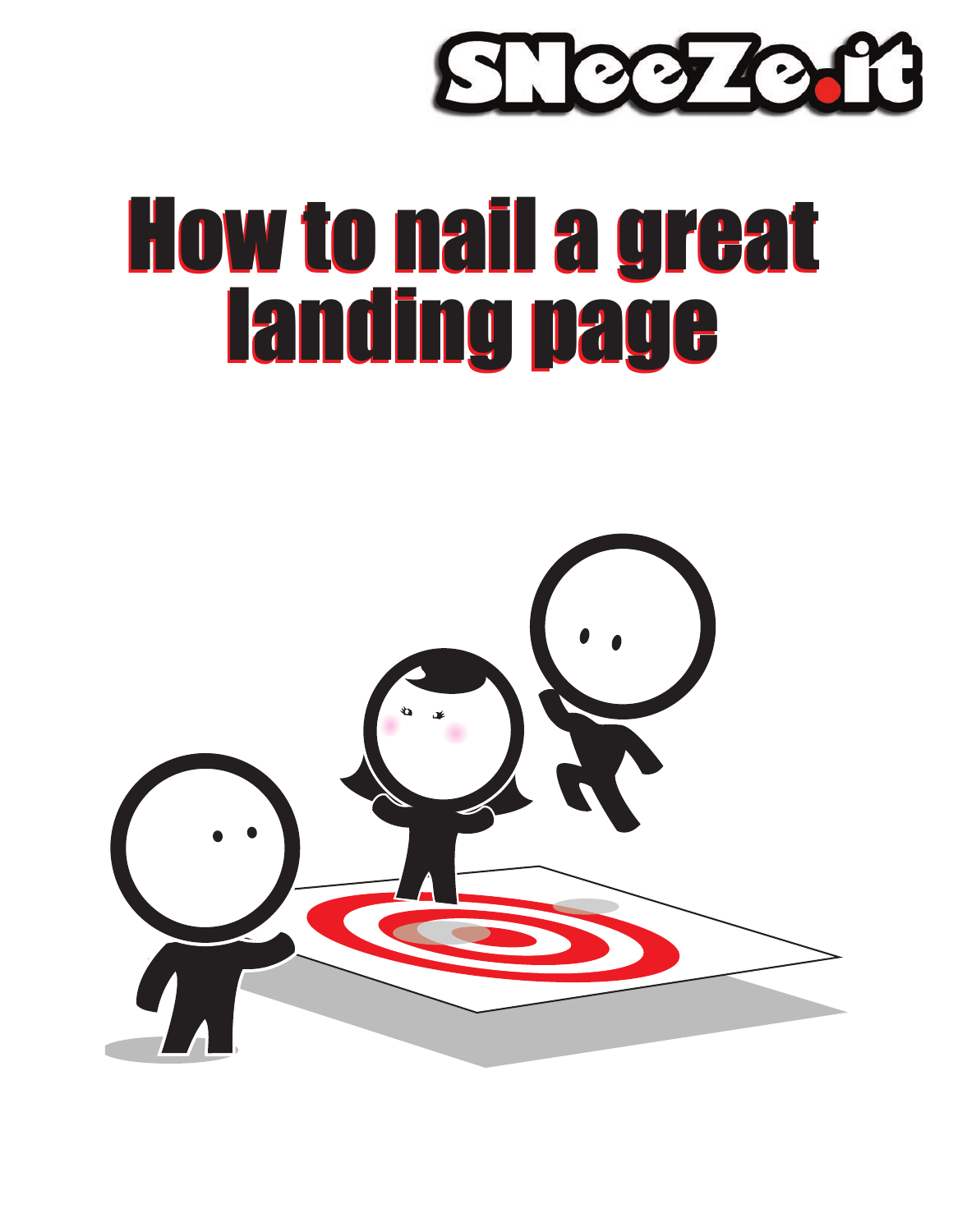

# **Author: David Steel**



Author, motivational speaker, and sought-after sales and social media coach, David Steel is one of the nation's leading experts on sales motivation and leveraging social media to increase sales.

Widely recognized for his ability to energize sales teams and drive revenue results, David works with businesses and C-level executives on social media and sales strategies. Follow him on Twitter at @dsteel.

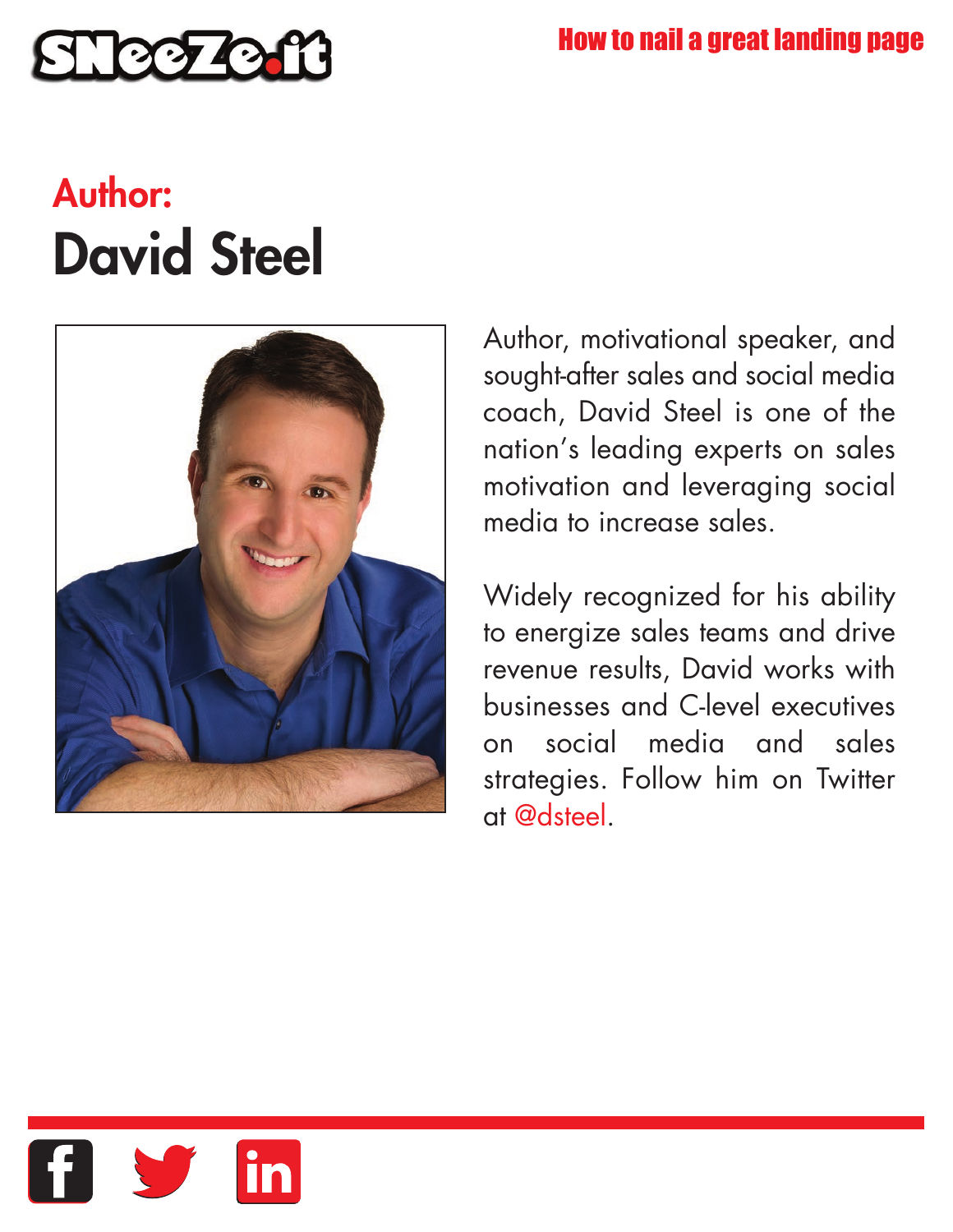

In today's eBook, we are going to focus on landing pages to teach you how to design a great one (and what they are even used for). Because we have been fielding a lot of questions lately about this particular topic, we'll start at the beginning and show you why a landing page is crucial to getting more traffic—and possible conversions—to your site.

Let's get started!

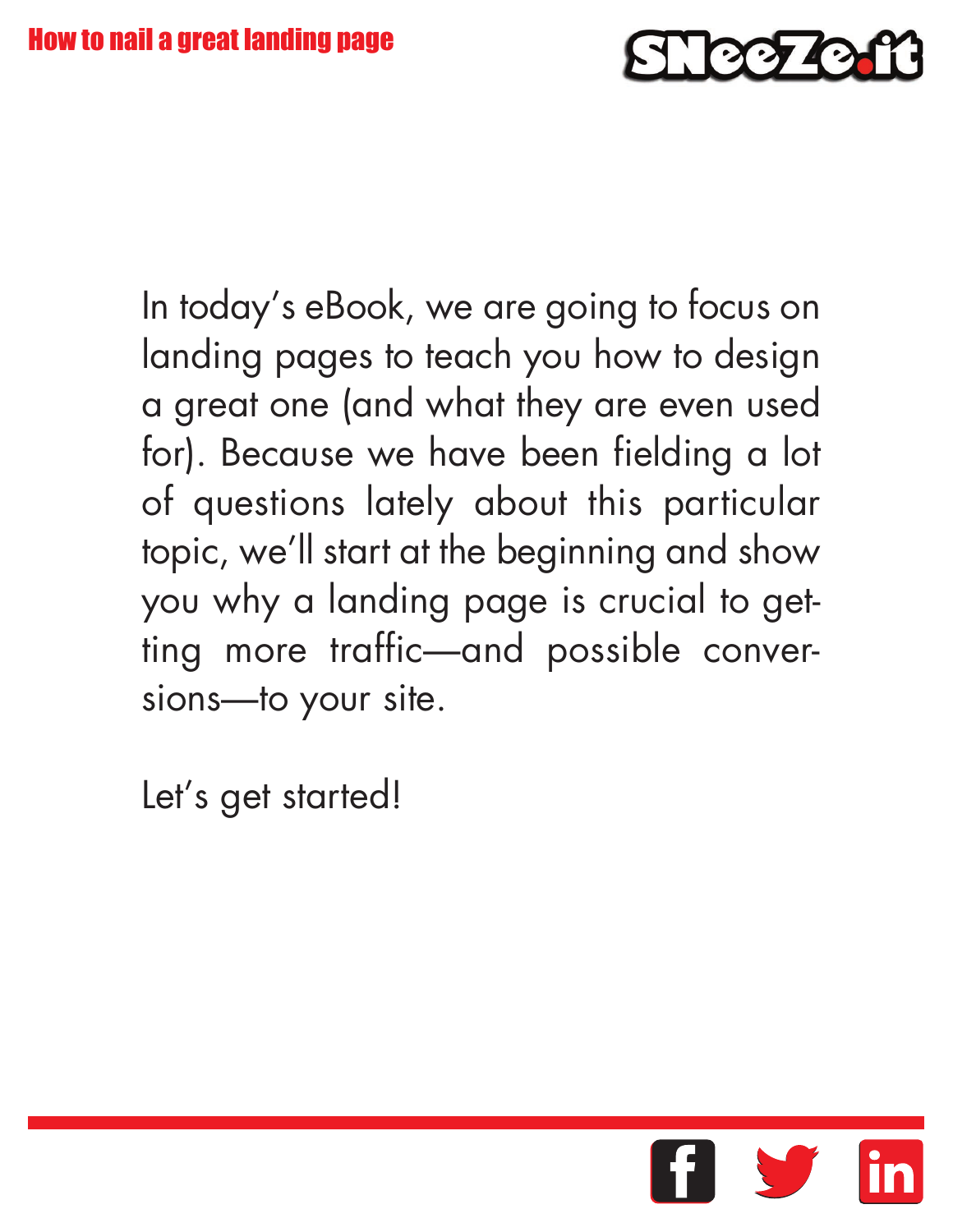

### What is a landing page?

Great question! We can't possibly market an eBook about landing pages without at least providing a good definition, now can we?

A landing page is a webpage that has a lead-capture form (AKA a conversion form) and it exists solely for the purpose of capturing a visitor's information. Please keep in mind that even though your company's website may have a form on the home page, this is NOT the same as a landing page because it does not SOLELY (that word is in all caps for a reason) solicit visitor info. Your homepage has a lot of other pretty things on it. A description of your company. A bio of your founders. Links to your other social media pages.

*What do these things share in common?* They all direct a reader's attention away from the form-fill.

Now that we have that straightened out, let's proceed!



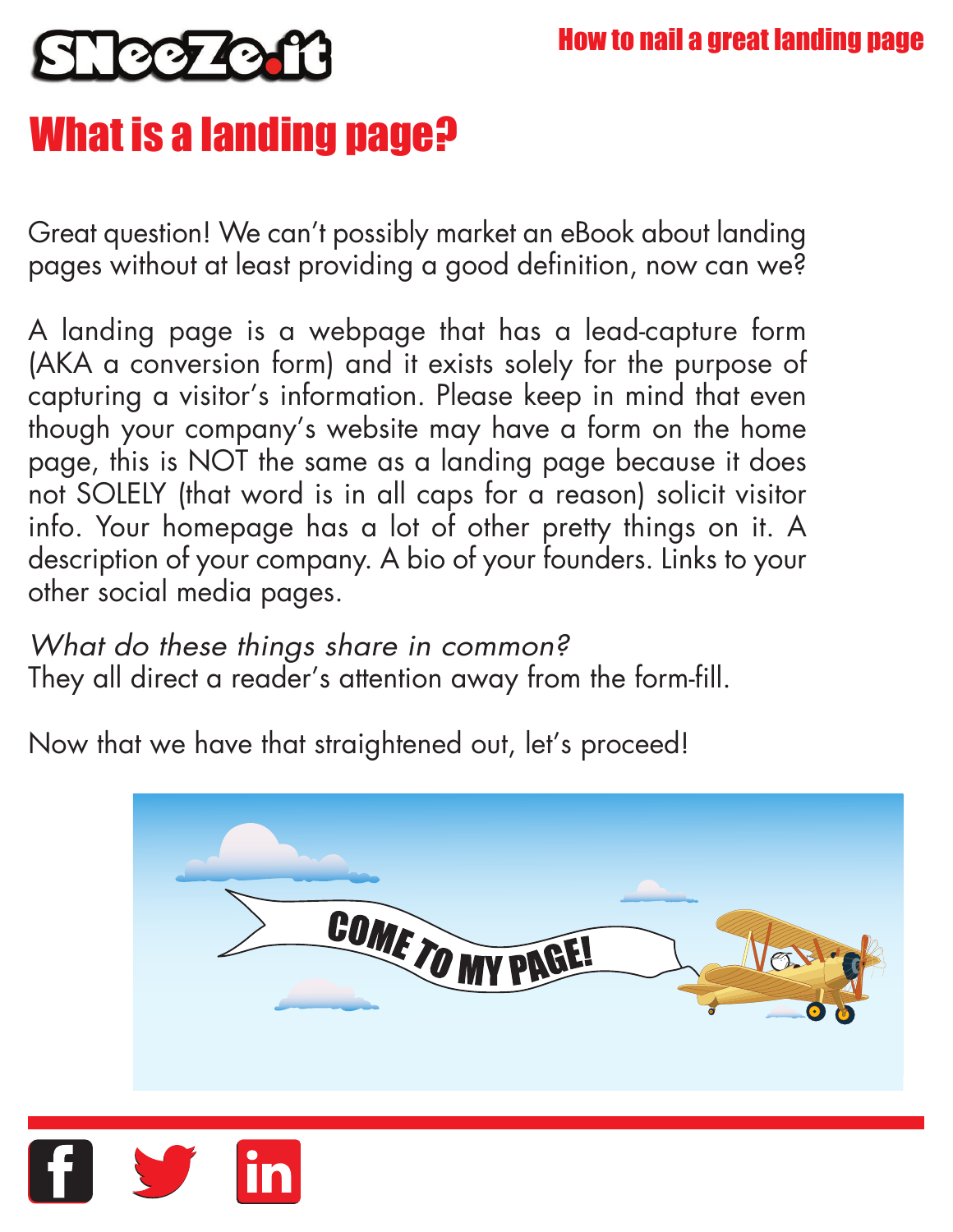

#### Why do I need a landing page?

If you're still with us, chances are you take your marketing efforts seriously and you want to learn about new ways to increase sales and brand your product.

You've come to the right place because landing pages are EXCELLENT ways of doing both of those things and so much more, like learning about your customer and his/her needs. Creating landing pages will allow you to target your audience, entice them with your snazzy content (a cool eBook, free trial of a product, etc.), and convert a large portion of these visitors into valuable customers.

As an added bonus, for each new landing page that you create, you are setting up another opportunity for your site

to appear in a search engine and shared via social media. And better search engine rankings could lead to more traffic (and even conversions) for your blog.

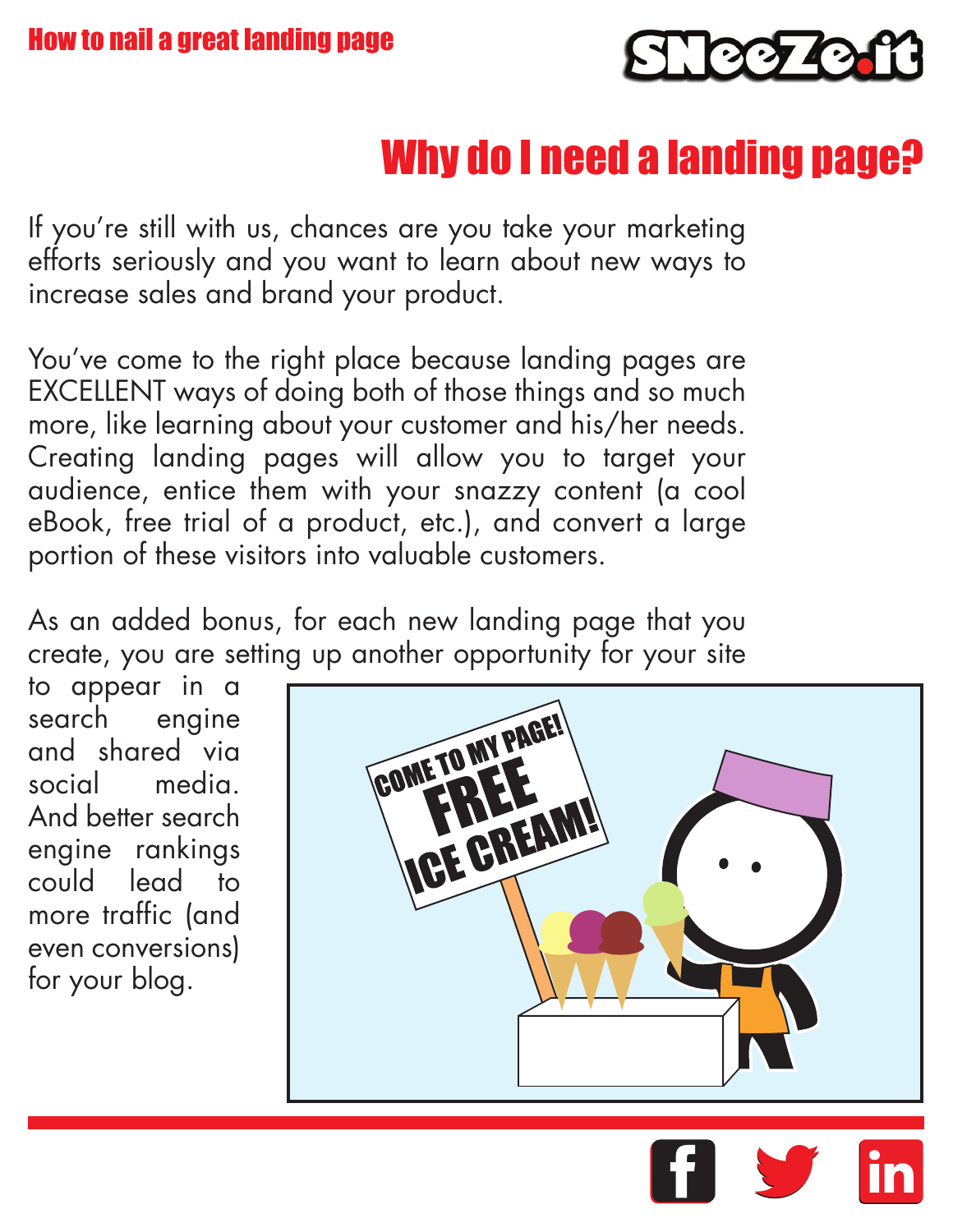

#### The six-second rule (it's not what you think)

As we mentioned previously, a landing page can be used to obtain information about your customers. But you have to think fast because you'll only have six seconds.

Yes. That's right. Six seconds is all the time it takes for a visitor to make a decision to fill out a form or to hit the back button. For this reason, you don't want anything



on the page that will distract a reader's attention (for example: bright flashing lights, music, or a slideshow of baby bears at the zoo).

But once that form-fill IS completed, you'll receive valuable insight about your leads and you can learn which of your prospects are more engaged (new AND existing customers).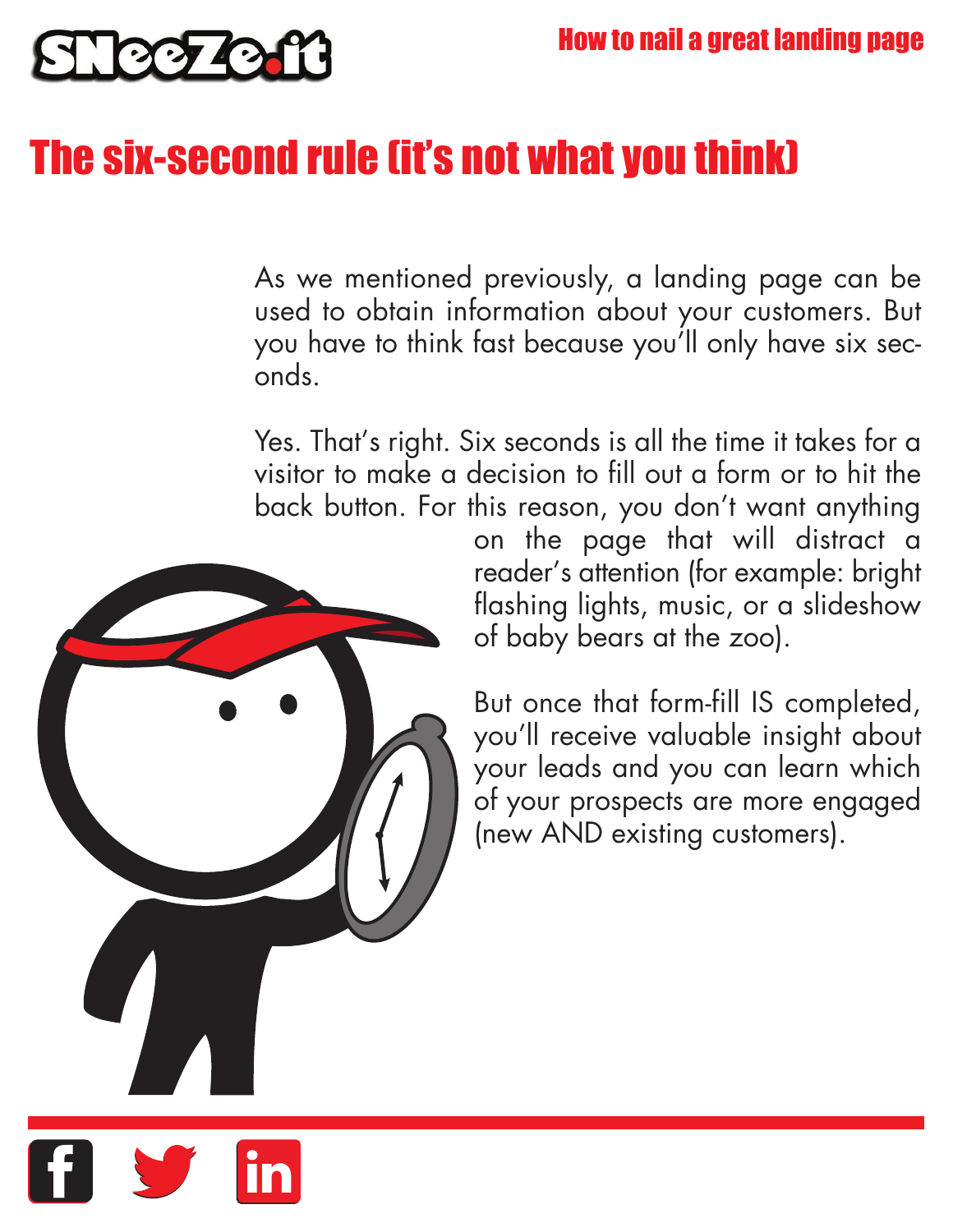

#### What's better—a long or short form?

In this case, bigger is not necessarily better.

But you have to ask yourself what the purpose of this landing page will be. Are you looking to rope in more leads? Stick to a short form. Do you want qualified leads for a specific purpose (to test out a product or to sell a new service)? You'll want to make a long form for that.

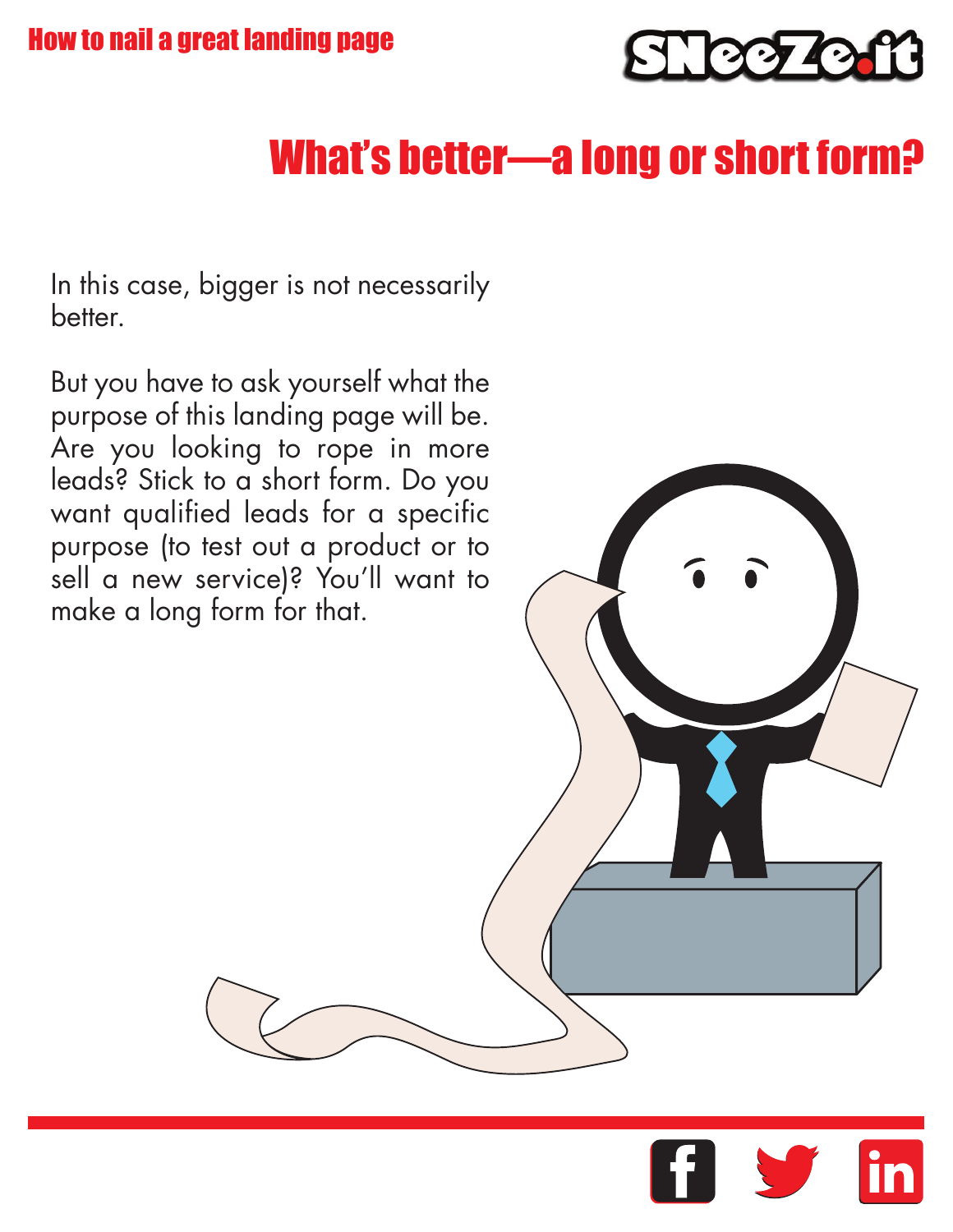

#### What's your CTA (Call-to-Action)?

As we stated on page 1, your landing page is created to capture a visitor's information. But none of this will make any sense without a few good examples, so we're going to clear up some of the mumbo jumbo in this section.

Imagine if you will: you are a wedding planner and a bride comes across your website while doing a Google search. She sees your ad for a free at-home consultation and loves the no-obligation, informal tone of your offer. She is directed to a landing page where she learns more about the consultation and she completes

the form with her contact information.

BOOM.

You, my friend, have just landed yourself a very valuable lead.



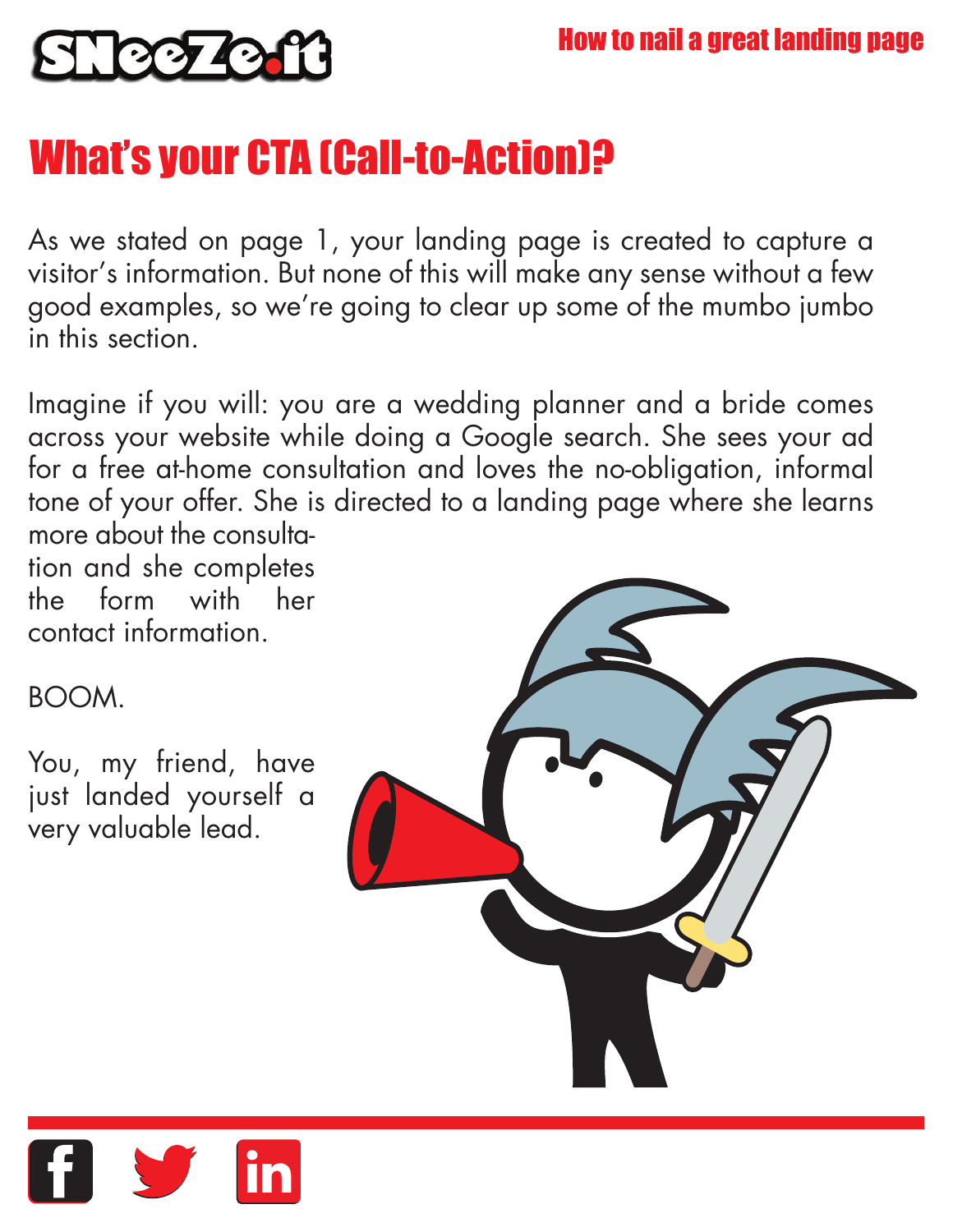

## Taking your landing page from good to great

There are a lot of important elements your landing page MUST have if you want a successful campaign.

Let's dissect some of these elements now:

• **Attractive graphics/images**. We suggest hiring a designer (or, hello! Your friends at Sneeze It!) to create an attention-grabbing landing page that'll entice readers to stick around for longer than six seconds.

• **Lead-capture form**. This is, of course, the most essential component as this is the place visitors will supply information in exchange for your offer (and this is what will converts those visitors into leads).

• **Catchy headline**. No typos or grammatical errors. It'll be the first thing visitors will see so make sure it's concise (for example: if you're hosting a webinar, include "webinar" in the title).

• **Make like your in-laws are coming and hide the extras in the closet**. By that we mean anything that will compete with the form-fill. If you give your readers a chance to look away, you may miss out on a great opportunity, so make sure your form-fill is front and center.

• **Privacy policy**. This will dispel any fears that you will sell, steal, or use their information for any naughty things.

• **"Submit" button**. Make sure it's easy to find (and at the end of the form!).

• **Social sharing buttons**. Many times people are so excited about an offer they want to share it with their friends and family. Make it easy for them to do so by including links to share your landing page on Facebook, LinkedIn, Twitter, etc.!

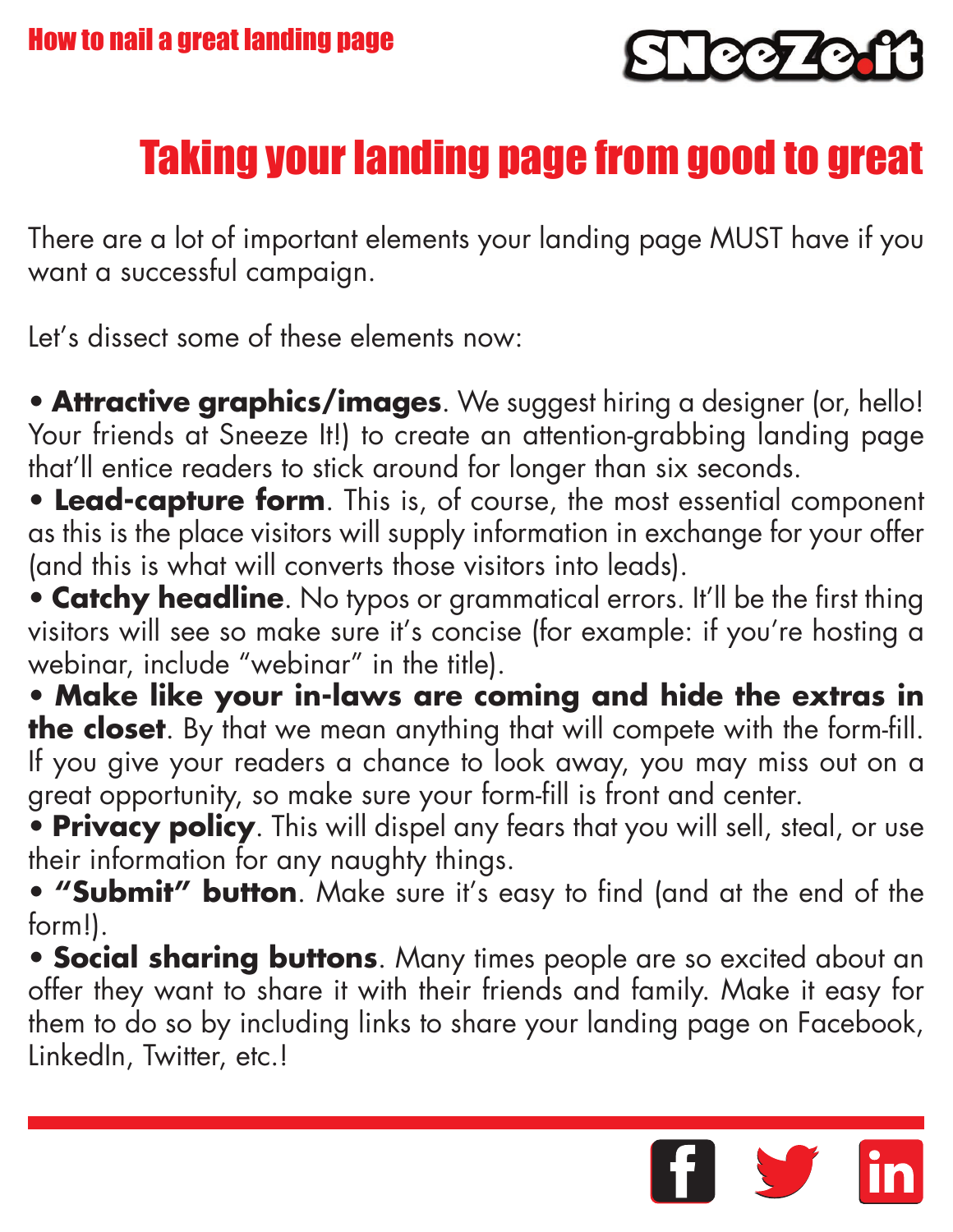

## Using analytics to track your landing page performance

Google Analytics is a free program that can help you track the performance of your landing page (as well as the other pages on your website). Go to http://www.google.com/analytics/ to sign up for an account and to obtain a tracking code for your landing pages. You'll find a "Landing Pages" tab under "Content" in the land-hand column of the Google Analytics website. This page will provide you invaluable information about the number of people coming to your site, their time spent perusing your content, bounce rate (the number of visitors who leave immediately after coming to your site), and much more.

Site administrators can also set up specific conversion goals for optimal tracking, including setting up pages that say things like, "thanks for registering!" To do this, click on the "Conversions" tab, then select "Goals," and then "Overview." You are allowed to set up a total of 20 conversion goals per profile.

Fine-tuning your landing pages to monitor your performance is a great way to figure out the search engines sending the most traffic, the keywords with the highest and lowest bounce rates, and so on.



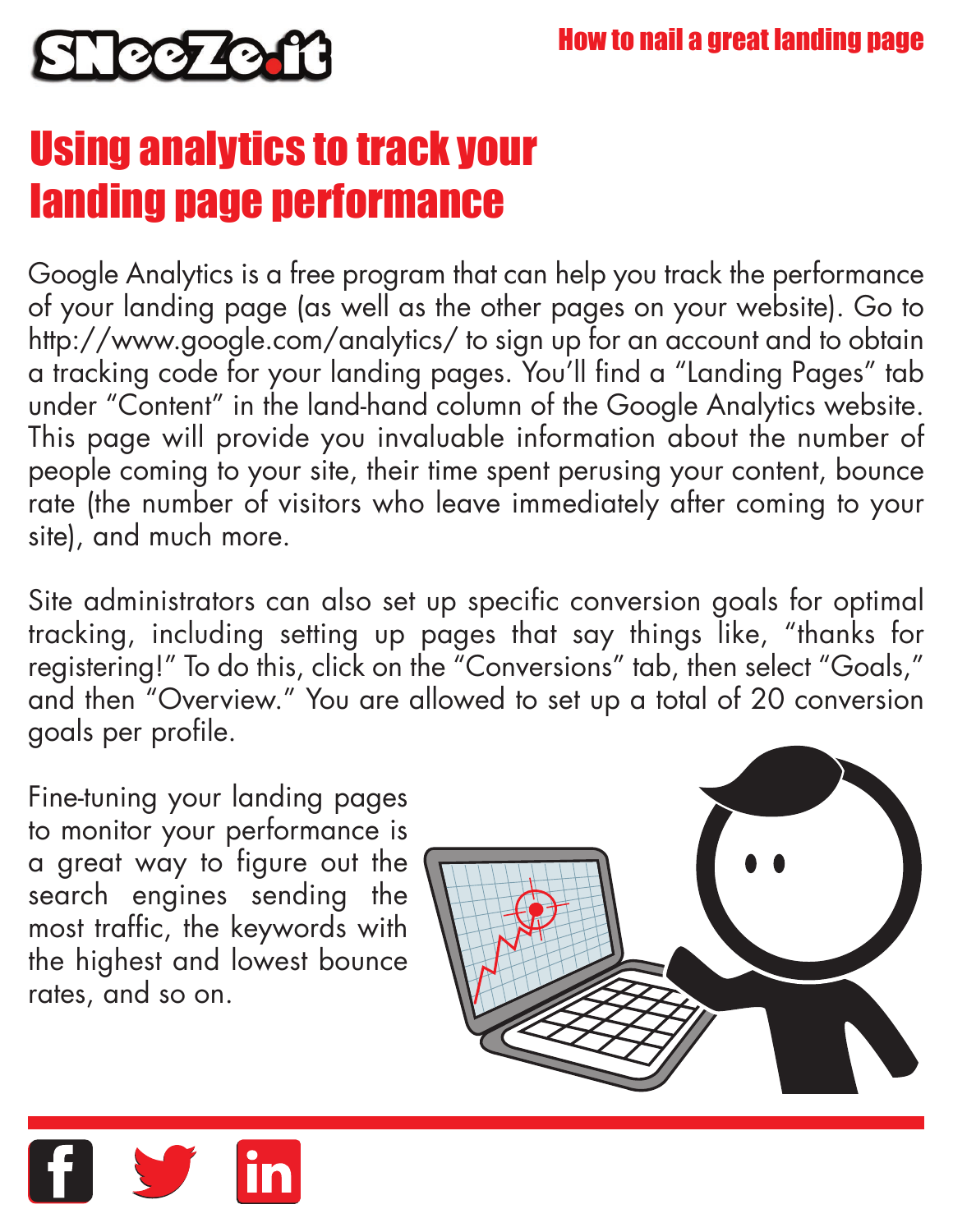

## Bonus: Let's learn about A/B split testing!

A/B testing is commonly used to gain insight into visitor behavior and to increase conversions. What is its purpose, you ask?

In actuality, an A/B test is just as it sounds: two different versions of the same web page—an "A" (which will act as your control) and "B" (the variation). The purpose of a split test is to see which of these pages produces the best results and it is also a way of validating that new design, layout, or copy changes will improve your conversion rate before you make a sweeping change to your website.

Once your pages have been designed, you split your traffic between these two versions and measure their performance to see which page generates the most conversions, sales, lowest bounce rate, etc.